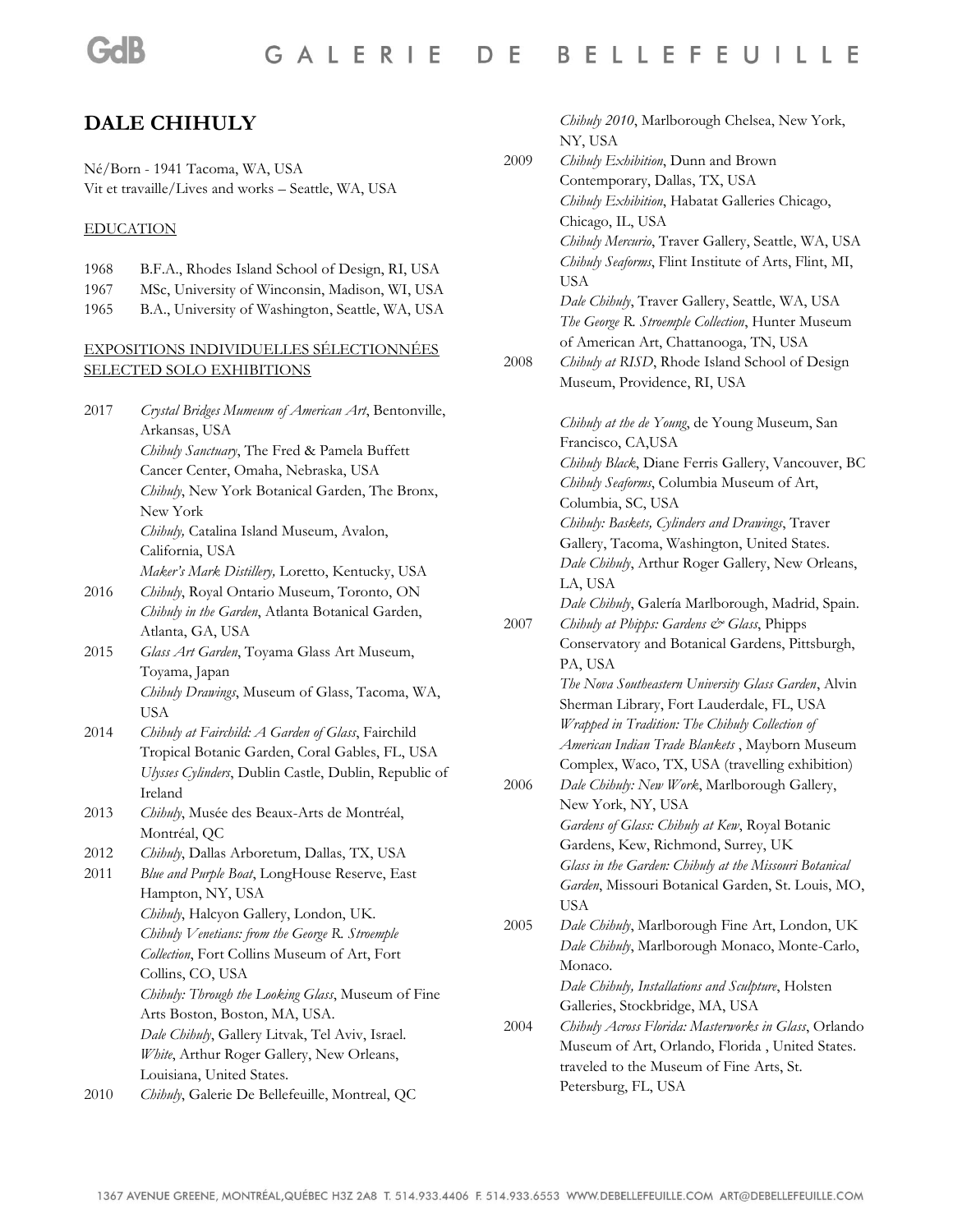| Chihuly: Mille Fiori, Marlborough Gallery, New          |
|---------------------------------------------------------|
| York, NY, USA.                                          |
| Chihuly at the Conservatory, Franklin Park              |
| Conservatory, Columbus, OH, USA                         |
| Chihuly: Seaforms, Mary Brogan Museum of Art and        |
| Science, Tallahassee, FL, USA                           |
| Color and Light: Chihuly at the Frederik Meijer Gardens |
| & Sculpture Park, Frederik Meijer Gardens &             |
| Sculpture Park, Grand Rapids, MI, USA                   |
| Dale Chihuly: The George R. Stroemple Collection,       |
| Lakeview Museum, Peoria, Illinois, United States.       |
| Chihuly, Marietta/Cobb Museum of Art, Marietta,         |
| GA, USA.                                                |
| Chihuly Baskets, Art Museum of South Texas,             |
| Corpus Christi, TX, USA.                                |
| Chihuly Exhibition, Museum Centre Vapriikki,            |
| Tampere, Finland.                                       |
| Chihuly Seaforms, Pensacola Museum of Art,              |
| Pensacola, FL, USA.                                     |
| Dale Chihuly: Works on Paper, Monterey Museum of        |
| Art, Monterey, CA, USA.                                 |
| Chihuly at the V&A, Victoria and Albert Museum,         |
| London, UK                                              |
| Chihuly Baskets, Crocker Art Museum, Sacramento,        |
| CA, USA (travelling exhibition)                         |
| Chihuly in the Park: A Garden of Glass, Garfield Park   |
| Conservatory, Chicago, IL, USA                          |
| Chihuly Over Venice, Milwaukee Art Museum, Boise,       |
| Idaho, United States.                                   |
| Chihuly Over Venice, Milwaukee Art Museum,              |
| Milwaukee, WI, USA.                                     |
| Chihuly Baskets, Braithwaite Fine Arts Gallery,         |
| Southern Utah University, Cedar City, UT, USA           |
| Chihuly in Iceland: Form from Fire, Listasafn           |
| Reykjavíkur, Reykjavík, Iceland.                        |
| Chihuly: Inside and Out, Joslyn Art Museum, Omaha,      |
| NE, USA.                                                |
| Chihuly in the Light of Jerusalem 2000, Tower of        |
| David Museum of the History of Jerusalem,               |
| Jerusalem, Israel.                                      |
| Chihuly: Glass Master, Hsinchu Municipal Cultural       |
| Center, Hsinchu, Taiwan.                                |
| Chihuly: Macchia, Northwest Art Center, Minot           |
| State University, Minot, ND, USA                        |
| Dale Chihuly: Masterworks in Glass, National Gallery    |
| of Australia, Canberra, Australia.                      |
| Dale Chihuly: The George R. Stroemple Collection,       |
| California Center for the Arts, Escondido, CA,          |
| USA                                                     |
|                                                         |

**GdB** 

| 1998. | Alaska Baskets, Skagway Museum and Archives,                                      |
|-------|-----------------------------------------------------------------------------------|
|       | Skagway, AK, USA.                                                                 |
|       | Chihuly Baskets, West Sound Arts Council,                                         |
|       | Bremerton, WA, USA                                                                |
|       | Chihuly: Seaforms, University of Rochester,                                       |
|       | Rochester, New York, United States. (travelling                                   |
|       | exhibition)                                                                       |
|       | Dale Chihuly: On Site, Albuquerque Museum of Art                                  |
|       | and History, Albuquerque, NM, USA                                                 |
|       | 1998 The Magic of Chihuly Glass, Fukuoka Art                                      |
|       | Museum, Fukuoka, Japan (travelling exhibition)                                    |
| 1997  | Chihuly: The George R. Stroemple Collection, Portland                             |
|       | Art Museum, Portland, OR, USA.                                                    |
|       | Dale Chihuly: Installations, Minneapolis Institute of                             |
|       | Arts, Minneapolis, MI, USA (travelling exhibition)                                |
| 1996  | Chihuly Over Venice, Kemper Museum of                                             |
|       | Contemporary Art, Kansas City, Missouri, United                                   |
|       | States.                                                                           |
|       | Chihuly: alla Macchia, Brevard Museum of Art and                                  |
|       | Science, Melbourne, FL, USA (travelling                                           |
|       | exhibition)                                                                       |
|       |                                                                                   |
|       | Crystal Gardens, LongHouse Foundation, East                                       |
|       | Hampton, NY, USA                                                                  |
| 1993  | Dale Chihuly: Installations, Detroit Institute of Arts,                           |
|       | Detroit, MI, USA<br>Dale Chihuly: Virtuose Spiele in Glas, Altes Zeughaus         |
|       |                                                                                   |
| 1992  | Landenberg, Sarnen, Switzerland.<br>Chihuly Courtyards, Honolulu Academy of Arts, |
|       | Honolulu, HI, USA                                                                 |
|       | Dale Chihuly, Toledo Museum of Art, Toledo, OH,                                   |
|       | <b>USA</b>                                                                        |
|       | Dale Chihuly: Glass, Taipei Fine Arts Museum,                                     |
|       |                                                                                   |
|       | Taipei, Taiwan.                                                                   |
|       | Dale Chihuly: Venetians, Museum für Kunst und                                     |
|       | Gewerbe Hamburg, Hamburg, Germany                                                 |
|       | (travelling exhibition)                                                           |
| 1991  | Chihuly: Venetians, Uměleckoprůmyslové muzeum,                                    |
|       | Prague, Czech Republic.                                                           |
|       | Chihuly: Works on Paper, Tacoma Art Museum,                                       |
|       | Tacoma, WA, USA                                                                   |
| 1990  | Chihuly: Glass Master, Museo Nacional de Bellas                                   |
|       | Artes, Santiago, Chile.                                                           |
|       | Dale Chihuly: Japan 1990, The Azabu Museum of                                     |
|       | Arts and Crafts, Tokyo, Japan.                                                    |
|       | Dale Chihuly: Persians, Hudson River Museum of                                    |
|       | Westchester, Yonkers, NY, USA                                                     |
| 1989  | Chihuly: Persians, Society for Contemporary Craft,                                |
|       | Pittsburgh, PA, USA                                                               |
| 1988  | Chihuly: Persians, DIA Art Foundation,                                            |
|       | Bridgehampton, NY, USA                                                            |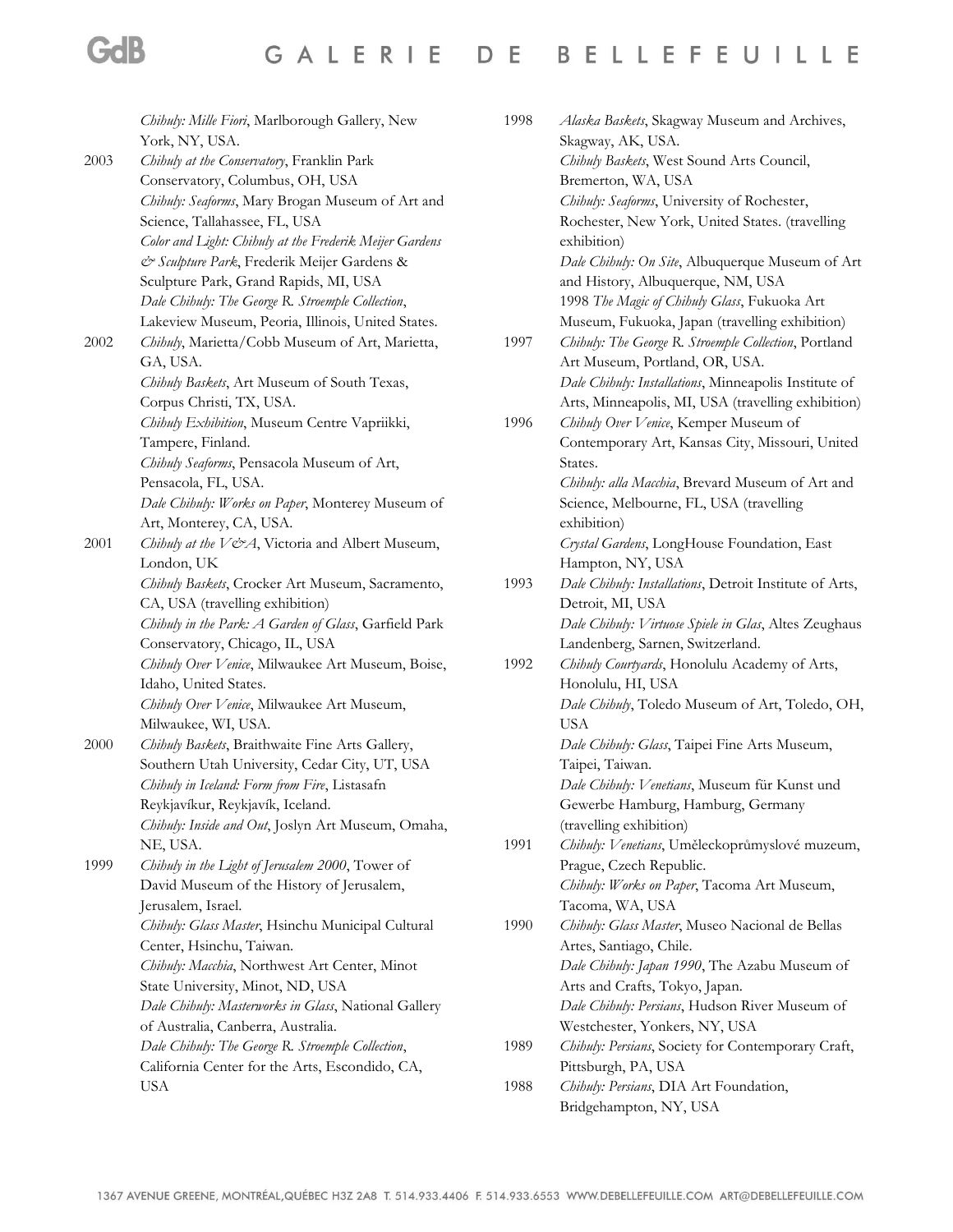*Dale Chihuly: Objets de Verre*, Fundação Gulbenkian Foundation, Lisbon, Portugal.

- 1987 *Chihuly: A Decade of Glass*, Fred Jones Jr. Museum of Art, University of Norman, Norman, OK, USA *Dale Chihuly: Objets de Verre*, Musée Matisse, Le Cateau-Cambrésis, France.
- 1986 *Chihuly: A Decade of Glass*, Brunnier Art Museum, Iowa State University, Ames, IA, USA (travelling exhibition)

*Dale Chihuly: Objets de Verre*, Musée des Arts Décoratifs, Palais du Louvre, Paris, France.

- 1984 *Dale Chihuly: Recent Works in Glass*, Crocker Art Museum, Sacramento, CA, USA
- 1983 *Dale Chihuly: Recent Works in Glass*, Saint Louis Art Museum, St. Louis, MI, USA
- 1982 *Dale Chihuly: Recent Works in Glass*, Tucson Museum of Art, Tucson, AZ, USA
- 1981 *Dale Chihuly Glass*, Tacoma Art Museum, Tacoma, WA, USA
- 1980 *Dale Chihuly Recent Works*, Fine Arts Center Galleries, University of Rhode Island, Kingston, RI, USA *Dale Chihuly: An American Glass Artist*, Eretz Israel

Museum, Tel Aviv, Israel.

- 1979 *Dale Chihuly/VIDRO*, Museu de Arte de São Paolo, São Paolo, Brazil.
- 1978 *Baskets and Cylinders: Recent Glass by Dale Chihuly*, Renwick Gallery, National Museum of American Art; Smithsonian Institution, Washington, D.C., USA
- 1977 *Dale Chihuly: Glass Cylinders*, Yuma Fine Arts Association, Yuma, AZ, USA
- 1976 *Dale Chihuly, Indian Blanket Cylinders*, David Winton Bell Gallery, Brown University, Providence, RI, USA

*Dale Chihuly: Glass Cylinders*, Wadsworth Atheneum, Hartford, CT, USA

- 1975 *Dale Chihuly, Indian Blanket Cylinders*, Utah Museum of Fine Arts, Salt Lake City, UT, USA
- 1971 *Glass Environment: Dale Chihuly & James Carpenter*, American Craft Museum, New York, NY, USA
- 1967 *Dale Chihuly*, University of Wisconsin, Madison, WI, USA

## EXPOSITIONS DE GROUPES SÉLECTIONNÉES SELECTED GROUP EXHIBITIONS

2013 *Shattered: Contemporary Sculpture in Glass*, Frederik Meijers Gardens & Sculpture Park , Grand Rapids, MI, USA

*The Summer of Glass*, Fort Wayne Museum of Art, Fort Wayne, IN, USA

2012 *Fifty Years: Contemporary American Glass from Illinois Collections*, Krannert Art Museum and Kinkead Pavilion, Champaign, IL, USA. *Red Hot and Blown: Contemporary Glass from the Crocker's Collection*, Crocker Art Museum, Sacramento, CA, USA *Studio Glass: Works from the Museum Collection*, Norton Museum of Art, West Palm Beach, FL, USA. 2011 *Dale Chihuly's Northwest*, Tacoma Art Museum, Tacoma, WA, USA *New Variations*, Talley Dunn Gallery, Dallas, TX, USA *NOMA 100: Gifts for the Second Century*, New Orleans Museum of Art, New Orleans, LA, USA *Organic Forms: Dale Chihuly and Tara Donovan*, Camille Obering Art Advisory, Jackson Hole, WY, USA 2009 *A Tradition of Excellence: The D'Amour Museum of Fine Arts Celebrates 75 Years*, The Michele and Donald D'Amour Museum of Fine Arts, Springfield, MA, USA. *Craft in America: Expanding Traditions*, Fuller Craft Museum, Brockton, MA, USA. *The Arts and Crafts Movement in the Pacific Northwest*, Museum of History & Industry, Seattle, WA, USA 2008 *Celebrating 25 Years and 25 Artists*, Jerald Melberg Gallery, Charlotte, NC, USA *Century 21: Dealer's Choice*, Wright Exhibition Space, Seattle, WA, USA. *Contemporary Glass: Chihuly and Beyond*, The New Britain Museum of American Art, New Britain, CT, USA *Craft in America – Expanding Traditions*, Fuller Craft Museum, Brockton, MA, USA 2008 *Glorious Glass: Translucent and Opaque*, The Arts Center, St. Petersburg, FL, USA *Hot Glass, Cool Collection*, The Houston Center for Contemporary Craft, Houston, TX, USA 2008 *Sculpture Objects and Functional Art (SoFA)*, 15th Annual Exposition, Festival Hall, Navy Pier, Chicago, IL, USA 2007 *Chihuly at Phipps: Gardens and Glass*, Phipps Conservatory and Botanical Gardens, Pittsburgh, PA, USA 2006 *Beyond Limits: Sothebys at Chatsworth*, Chatsworth House, Derbyshire, UK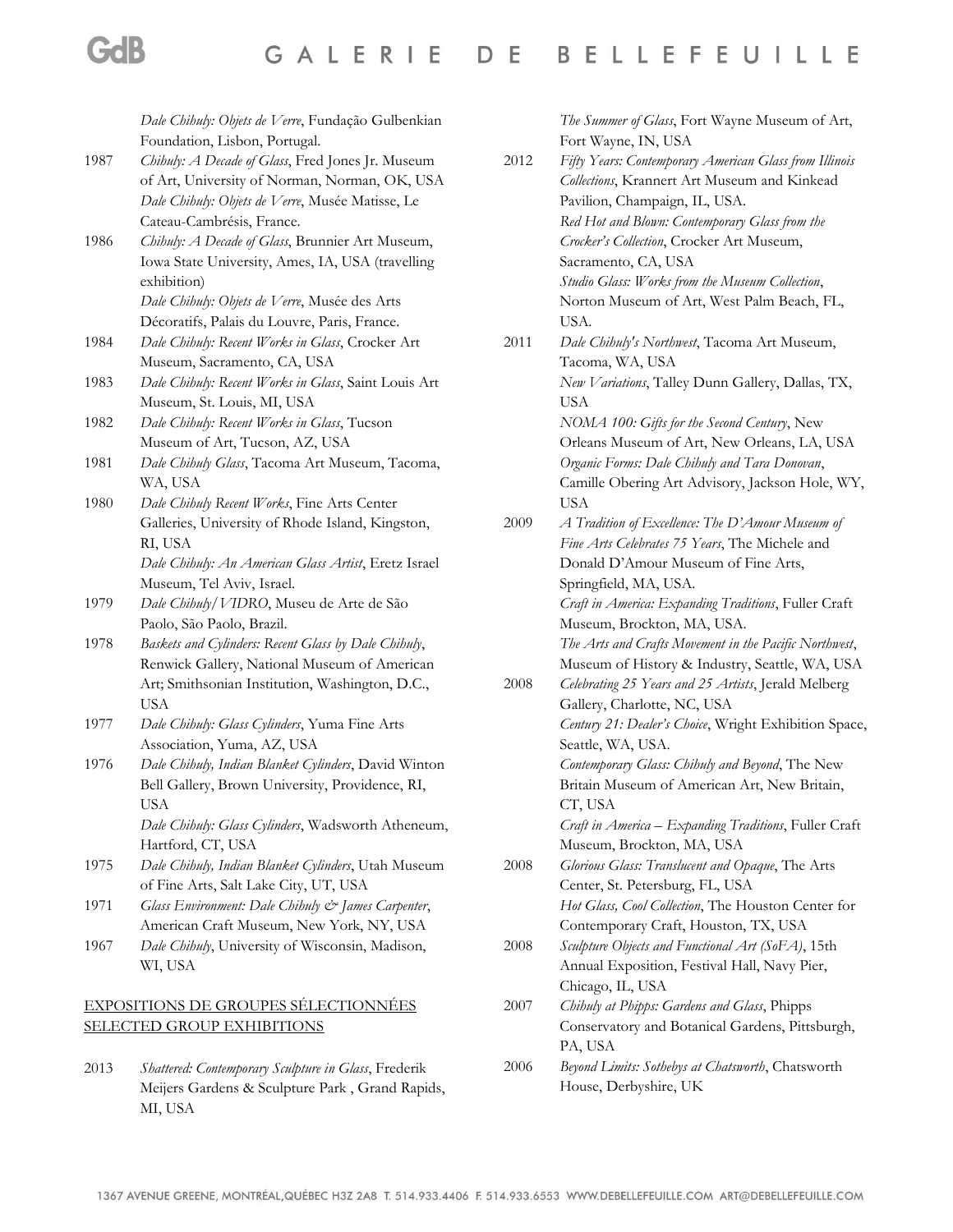2005 *A Kind of Magic: The Art of Transforming*, Kunstmuseum Luzern, Lucerne, Switzerland. *Works on Paper*, Marlborough Gallery, New York, NY, USA

- 2004 *Group Exhibition: American Studio Glass: A Survey of the Movement*, Muscarelle Museum of Art, College of William and Mary, Williamsburg, VA, USA *Group Exhibition: Nature – Highly Artificial*, Museum für Kunst und Gewerbe Hamburg, Hamburg, Germany.
- 2003 *Racine Art Museum Basket Installation*, Racine Art Museum, Racine, WI, USA
- 1997 *Four Acts in Glass: Installations by Chihuly, Morris, Powers and Vallien*, American Craft Museum, New York, NY, USA

# COLLECTIONS PUBLIQUES PUBLIC COLLECTIONS

Akita Senshu Museum of Art, Akita, Japan

Akron Art Museum, Akron, Ohio, United States Albany Museum of Art, Albany, Georgia, United States Albright-Knox Art Gallery, Buffalo, New York, United States

Allied Arts Association, Richland, Washington, United States

Arizona State University Art Museum, Tempe, Arizona, United States

Arkansas Arts Center, Little Rock, Arkansas, United States Art Gallery of Greater Victoria, Victoria, British Colombia, Canada

Art Gallery of Western Australia, Perth, Australia

Art Museum of Missoula, Missoula, Montana, United States Art Museum of Southeast Texas, Beaumont, Texas, United States

Asheville Art Museum, Asheville, North Carolina, United States

Atlantis Resort, Paradise Island, The Bahamas Atlantis The Palm, Dubai, United Arab Emirates Auckland War Memorial Museum, Auckland, New Zealand Austin Museum of Art, Austin, Texas, United States Azabu Museum of Arts and Crafts, Tokyo, Japan

Ball State University Museum of Art, Muncie, Indiana, United States

Beach Museum of Art, Kansas State University, Manhattan, Kansas, United States

Berkeley Art Museum, University of California, Berkeley, California, United States

Beth Ann Morean Arts Center, University Park, St. Petersburg, Florida, United States

Birmingham Museum of Art, Birmingham, Alabama, United States

Boarman Arts Center, Martinsburg, West Virginia, United States

Boca Raton Museum of Art, Boca Raton, Florida, United States

Brooklyn Museum, Brooklyn, New York, United States Canadian Clay & Glass Gallery, Waterloo, Ontario, Canada Carnegie Museum of Art, Pittsburgh, Pennsylvania, United States

Center for the Arts, Vero Beach, Florida, United States Charles A. Wustum Museum of Fine Arts, Racine, Wisconsin, United States

Chrysler Museum of Art, Norfolk, Virginia, United States Cincinnati Art Museum, Cincinnati, Ohio, United States Cleveland Museum of Art, Cleveland, Ohio, United States Columbus Museum, Columbus, Georgia, United States Columbus Museum of Art, Columbus, Ohio, United States Contemporary Art Center of Virginia, Virginia Beach, Virginia, United States

Contemporary Arts Center, Cincinnati, Ohio, United States Contemporary Crafts Museum & Gallery, Portland, Oregon, United States

Contemporary Museum, Honolulu, Hawaii, United States Cooper-Hewitt, National Design Museum, Smithsonian Institution, New York, New York, United States Corcoran Gallery of Art, Washington, D.C., United States Corning Museum of Glass, Corning, Corning, United States Crocker Art Museum, Sacramento, California, United States Currier Gallery of Art, Manchester, New Hampshire, United

Daiichi Museum, Nagoya, Japan

States

Dallas Museum of Art, Dallas, Texas , United States

Danske Kunstindustrimuseum, Copenhagen, Denmark

Daum Museum of Contemporary Art, Sedalia, Missouri, United States

David Winton Bell Gallery, Brown University, Providence, Rhode Island, United States

Dayton Art Institute, Dayton, Ohio, United States DeCordova Museum and Sculpture Park, Lincoln,

Massachusetts, United States

Delaware Art Museum, Wilmington, Delaware, United States

Denver Art Museum, Denver, Colorado, United States Design museum Ghent, Ghent, Belgium

Detroit Institute of Arts, Detroit, Michigan, United States Eretz Israel Museum, Tel Aviv, Israel

Everson Museum of Art, Syracuse, New York, United States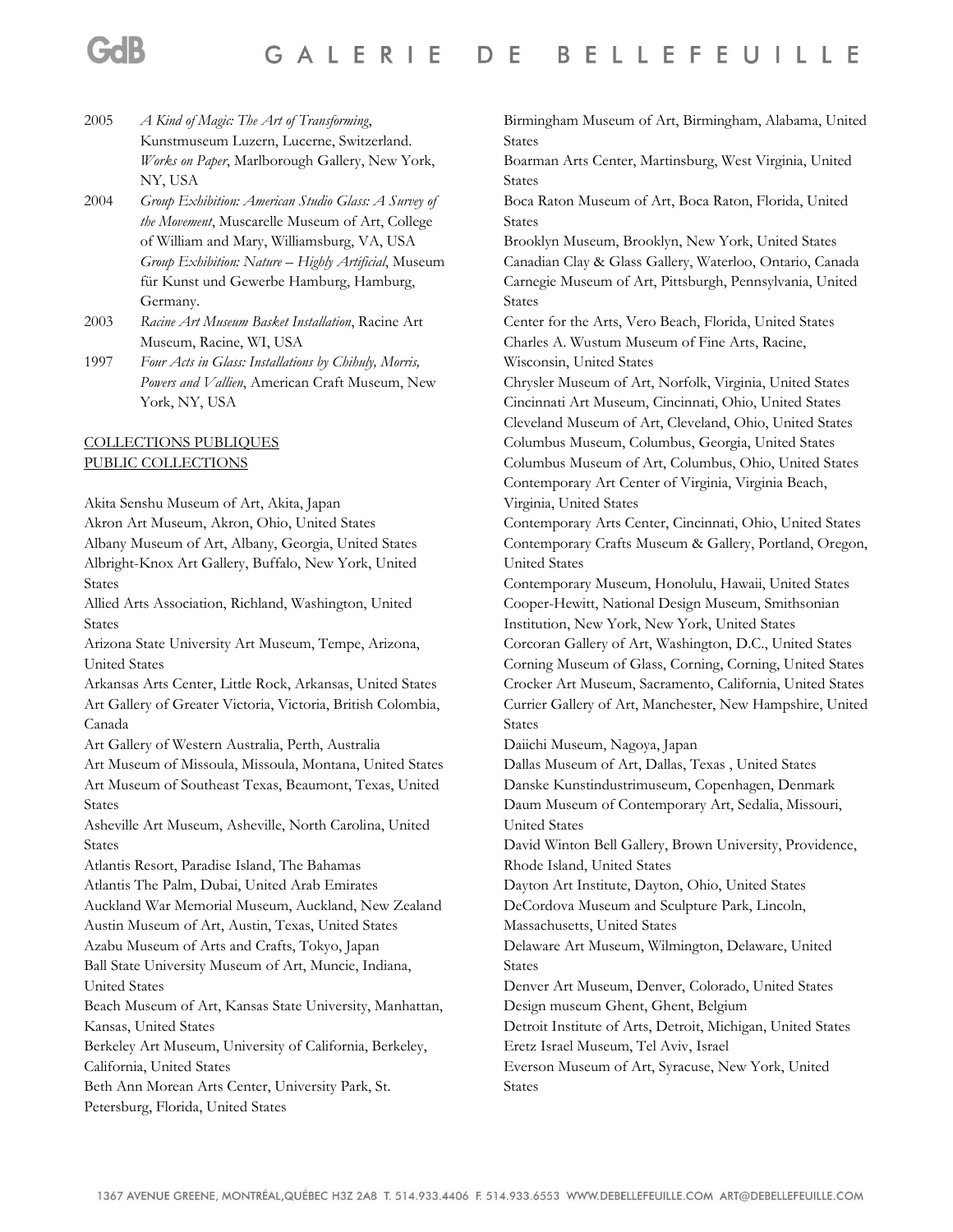#### **BELLEFEUILLE** GALERIE DE

Experience Music Project, Seattle, Washington, United States Fine Arts Institute of Edmond, Edmond, Oklahoma, United States Flint Institute of Arts, Flint, Michigan, United States Fonds Régional d'Art Contemporain de Haute-Normandie, Sotteville-lès-Rouen, France Frederik Meijer Gardens & Sculpture Park, Grand Rapids, Michigan, United States Galéria mesta Bratislavy, Bratislava, Slovakia Glasmuseum, Ebeltoft, Denmark Glasmuseum, Frauenau, Germany Glasmuseum alter Hof Herding, Glascollection, Ernsting, Germany Glasmuseum Wertheim, Wertheim, Germany Haggerty Museum of Art, Marquette University, Milwaukee, Wisconsin, United States Hakone Glass Forest, Ukai Museum, Hakone, Japan Hawke's Bay Exhibition Centre, Hastings, New Zealand Henry Art Gallery, Seattle, Washington, United States High Museum of Art, Atlanta, Georgia, United States Hiroshima City Museum of Contemporary Art, Hiroshima, Japan Hokkaido Museum of Modern Art, Hokkaido, Japan Honolulu Academy of Arts, Honolulu, Hawaii, United States Hunter Museum of American Art, Chattanooga, Tennessee, United States Indianapolis Museum of Art, Indianapolis, Indiana, United States Israel Museum, Jerusalem, Israel, United States Japan Institute of Arts and Crafts, Tokyo, Japan Jesse Besser Museum, Alpena, Michigan, United States Jesuit Dallas Museum, Dallas, Texas , United States Joslyn Art Museum, Omaha, Nebraska, United States Jule Collins Smith Museum of Fine Art, Auburn University, Auburn, Alabama, United States Jundt Art Museum, Gonzaga University, Spokane, Washington, United States Kalamazoo Institute of Arts, Kalamazoo, Michigan, United States Kaohsiung Museum of Fine Arts, Kaohsiung, Taiwan Kemper Museum of Contemporary Art, Kansas City, Missouri, United States Kestner-Gesellschaft, Hannover, Germany Kobe City Museum, Kobe, Japan Krannert Art Museum, University of Illinois, Champaign, Illinois, United States Krasl Art Center, St. Joseph, Michigan, United States Kunstmuseum Düsseldorf, Düsseldorf, Germany Kunstsammlungen der Veste Coburg, Coburg, Germany

Kurita Museum, Tochigi-ken], Japan Kyoto National Museum, Kyoto, Japan Leigh Yawkey Woodson Art Museum, Wausau, Wisconsin, United States

Lobmeyr Museum, Vienna, Austria Long House Reserve, East Hampton, New York, United States Los Angeles County Museum of Art, Los Angeles, California , United States Lowe Art Museum, University of Miami, Coral Gables, Florida, United States Lyman Allyn Art Museum, New London, Connecticut, United States M.H. de Young Memorial Museum, San Francisco, California, United States Matsushita Art Museum, Kagoshima, Japan Meguro Museum of Art, Tokyo, Japan Memorial Art Gallery, University of Rochester, Rochester, New York , United States Metropolitan Museum of Art, New York, New York , United States Milwaukee Art Museum, Milwaukee, Wisconsin, United States Mingei International Museum, San Diego, California, United States Minneapolis Institute of Arts, Minneapolis, Minnesota, United States Mint Museum of Craft + Design, Charlotte, North Carolina , United States Mirage Hotel, Las Vegas, Nevada, United States Mobile Museum of Art, Mobile, Alabama, United States Montreal Museum of Fine Arts, Montreal, Quebec, Canada Morris Museum, Morristown, New Jersey, United States Musée de Design et d'arts Appliqués/Contemporains, Lausanne, Switzerland Musée des Arts Décoratifs, Palais du Louvre, Paris, France Musée des Beaux-Arts et de la Céramique, Rouen, France Musée d'Art Moderne et d'Art Contemporain, Nice, France Museo del Vidrio, Monterrey, Mexico Museum Bellerive, Zurich, Switzerland Museum Boijmans Van Beuningen, Rotterdam, The Netherlands Museum für Kunst und Gewerbe Hamburg, Hamburg, Germany Museum für Kunsthandwerk, Frankfurt, Germany Museum of American Glass at Wheaton Village, Millville, New Jersey, United States Museum of Art and Archaeology, Columbia, Missouri, United States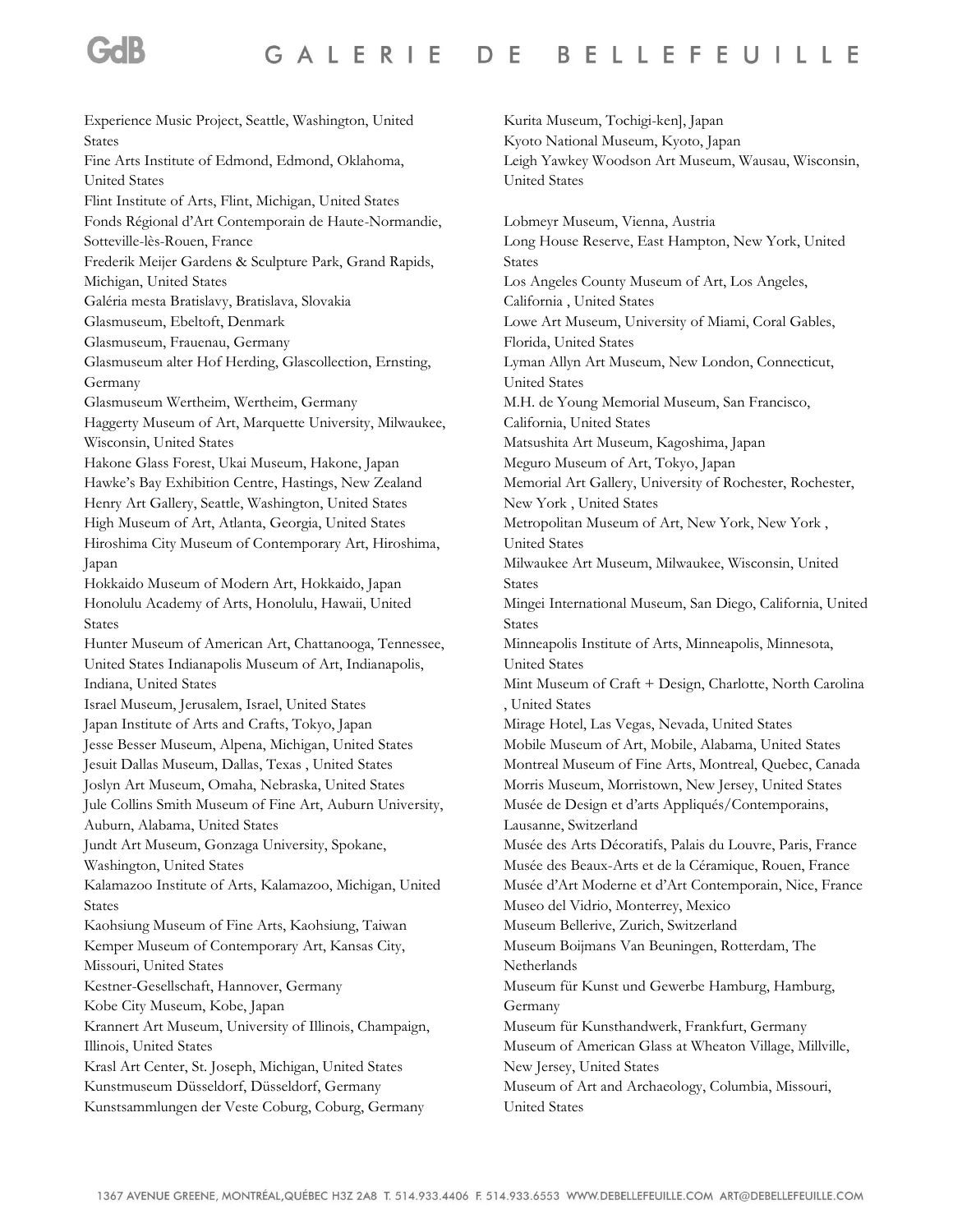Museum of Art Fort Lauderdale, Fort Lauderdale, Florida, United States Museum of Arts and Sciences, Daytona Beach, Florida, United States Museum of Contemporary Art, Chicago, Illinois, United States Museum of Contemporary Art San Diego, La Jolla, California , United States Museum of Contemporary Arts and Design, New York, New York , United States Museum of Fine Arts, Boston, Massachusetts, United States Museum of Fine Arts, Houston, Texas, United States Museum of Fine Arts, St. Petersburg, Florida, United States Museum of Glass, Tacoma, Washington, United States Museum of Northwest Art, La Conner, Washington, United States Museum of Outdoor Arts, Englewood, Colorado, United States Muskegon Museum of Art, Muskegon, Michigan, United States Muzeum mesta Brna, Brno, Czech Republic Muzeum skla a Bizuterie, Jablonec nad Nisou, Czech Republic Múzeum zidovskej kultúry, Bratislava, Slovakia Naples Museum of Art, Naples, Florida, United States National Gallery of Australia, Canberra, Australia National Gallery of Victoria, Melbourne, Australia National Liberty Museum, Philadelphia, Pennsylvania, United States National Museum of American History, Smithsonian Institution, Washington, D.C., United States National Museum of Modern Art Kyoto, Kyoto, Japan National Museum of Modern Art Tokyo, Tokyo, Japan Nationalmuseum, Stockholm, Sweden New Orleans Museum of Art, New Orleans, Louisiana, United States Newark Museum, Newark, New Jersey, United States Newport Harbor Art Museum, Newport Beach, California, United States Niijima Contemporary Art Museum, Niijima, Japan North Central Washington Museum, Wenatchee, Washington, United States Norton Museum of Art, West Palm Beach, Florida, United States Notojima Glass Art Museum, Ishikawa, Japan O Art Museum, Tokyo, Japan Oklahoma City Museum of Art, Oklahoma City, Oklahoma, United States Otago Museum, Dunedin, Florida, United States Palm Beach Community College Museum of Art, Lake Worth, Florida, United States Palm Springs Desert Museum, Palm Springs, California, United States Palmer Museum of Art, Pennsylvania State University, University Park, Pennsylvania, United States Philadelphia Museum of Art, Philadelphia, Pennsylvania, United States Phoenix Art Museum, Phoenix, Arizona, United States Plains Art Museum, Fargo, North Dakota, United States Portland Art Museum, Portland, Oregon, United States Portland Museum of Art, Portland, Maine, United States Powerhouse Museum, Sydney, Australia Princeton University Art Museum, Princeton, New Jersey, United States Queensland Art Gallery, South Brisbane, Australia RISD Museum of Art, Rhode Island School of Design, Providence, Rhode Island, United States Royal Ontario Museum, Toronto, Ontario, Canada Saint Louis Art Museum, St. Louis, Missouri, United States Salt Lake County Center for the Arts, Salt Lake City, Utah, United States Samuel P. Harn Museum of Art, Gainesville, Florida, United States San Antonio Museum of Art, San Antonio, Texas, United States San Jose Museum of Art, San Jose, California, United States Scottsdale Center for the Arts, Scottsdale, Arizona, United States Seattle Art Museum, Seattle, Washington, United States Seattle University, Seattle, Washington, United States Shimonoseki City Art Museum, Shimonoseki, Japan Singapore Art Museum, Singapore, Singapore Slovenská národná galéria, Bratislava, Slovakia Smith College Museum of Art, Northampton, Massachusetts, United States Smithsonian American Art Museum, Washington, D.C., United States Sogetsu Art Museum, Tokyo, Japan Speed Art Museum, Louisville, Kentucky, United States Spencer Museum of Art, University of Kansas, Lawrence, Kansas, United States Springfield Museum of Fine Arts, Springfield, Massachusetts, United States Státna galéria Banská Bystrica, Banská Bystrica, Slovakia Suntory Museum of Art, Tokyo, Japan Suomen Lasimuseo, Riihimäki, Finland Suwa Garasu no Sato Museum, Nagano, Japan Tacoma Art Museum, Tacoma, Washington, United States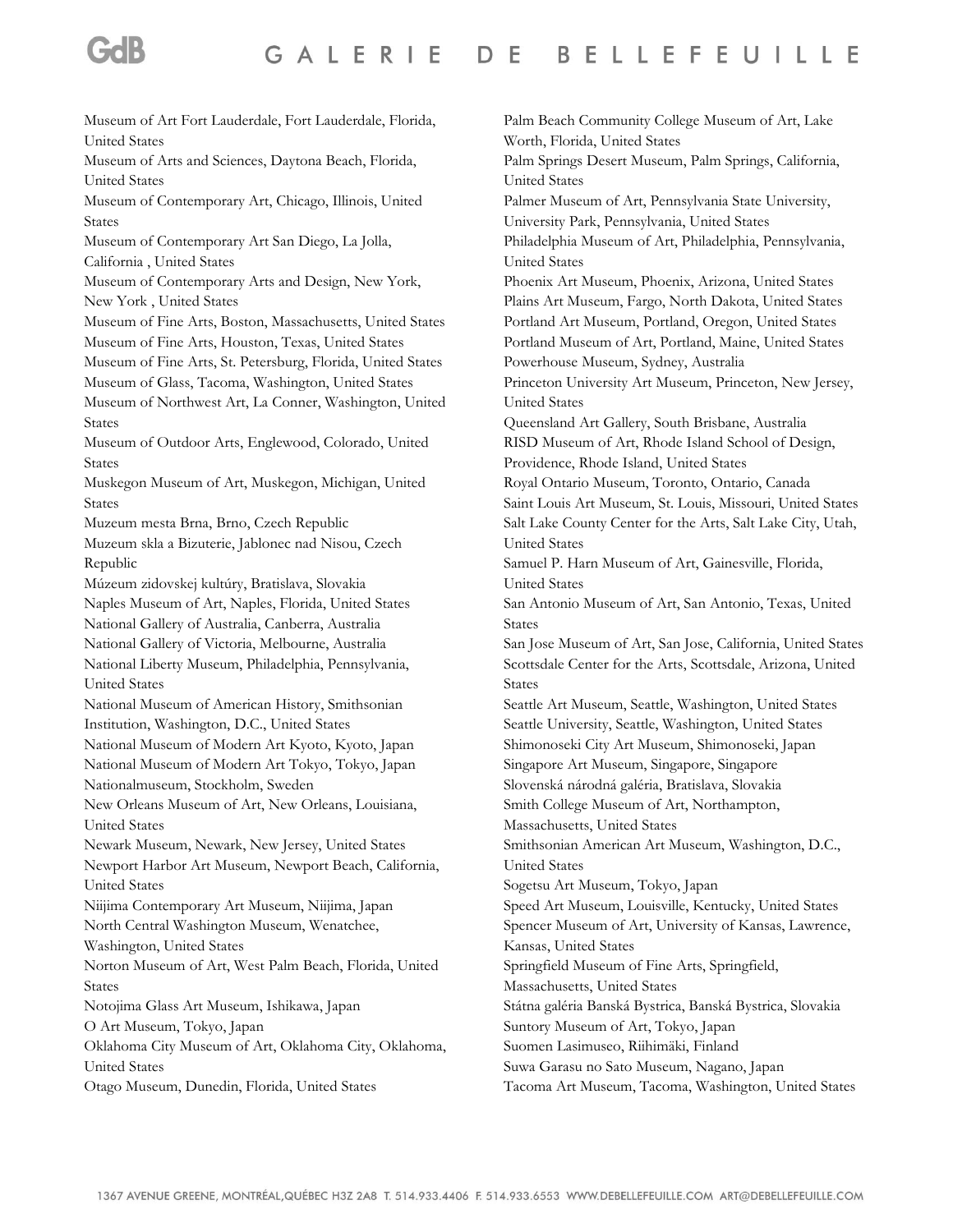Taipei Fine Arts Museum, Taipei Fine Arts Museum, Taiwan Te Manawa, Palmerston North, New Zealand The Arts Center, St. Petersburg, Florida, United State The Children's Museum of Indianapolis, Indianapolis, Indiana, United States The Dowse Art Museum, Lower Hutt, New Zealand The Linda Pace Foundation, San Antonio Central Library, San Antonio, Texas, United States Tochigi Prefectural Museum of Fine Arts, Tochigi, Japan Toledo Museum of Art, Toledo, Ohio, United States Tower of David Museum of the History of Jerusalem, Jerusalem, Israel Traver Gallery, Seattle, Washington, United States Umeleckoprùmsylové Muzeum, Prague, Czech Republic University Art Museum, University of California, Santa Barbara, California, United States Utah Museum of Fine Arts, University of Utah, Salt Lake City, Utah, United States Victoria and Albert Museum, London, England Wadsworth Atheneum, Hartford, Connecticut, United States Waikato Museum of Art and History, Hamilton, New Zealand Walker Hill Art Center, Seoul, South Korea Whatcom Museum of History and Art, Bellingham, Washington , United States White House Collection of American Crafts, Washington, D.C., United States Whitney Museum of American Art, New York, New York, United States Wichita Art Museum, Wichita, Kansas, United States Württembergisches Landesmuseum Stuttgart, Stuttgart, Germany Yale University Art Gallery, New Haven, Connecticut, United States Yokohama Museum of Art, Yokohama, Japan LIVRES PAR L'ARTISTE BOOKS BY THE ARTIST

2008 Chihuly, Dale. *Chihuly Black*. Seattle: Portland Press. 2007 Chihuly, Dale. *Chihuly Bellagio*. Seattle: Portland Press. 2007 Chihuly, Dale. *Team Chihuly*. Seattle: Portland Press. 2000 Chihuly, Dale. *Chihuly Jerusalem 2000*. Seattle: Portland Press.

2000 Chihuly, Dale. *Chihuly Projects*. Seattle: Portland Press. New York: Harry N. Abrams, Inc.

1999 Chihuly, Dale. *Chihuly Atlantis*. Seattle: Portland Press. 1999 Chihuly, Dale. *Chihuly Bellagio*. Seattle: Portland Press.

1999 Chihuly, Dale. *Chihuly Jerusalem Cylinders*. Seattle: Portland Press. 1995 Chihuly, Dale. *Chihuly Over Venice, Nuutajärvi, Finland, Part 1, June 1995*. Seattle: Portland Press.

## FILMS /CINÉMA

2008 *Chihuly in the Hotshop*, Peter West, in collaboration with Mark McDonald, music by Unknown, edited by Unknown, film by Peter West 90 min, Seattle: Portland Press

#### BIBLIOGRAPHY / BIBLIOGRAPHIE

<sup>2012</sup> Adamson, Glenn. "The Downside of Success." *American Craft,* vol. 72, no. 1, February/March, p. 19 Andy. "Oklahoma City Museum of Art 'wraps' buses in art to promote Chihuly collection, 10th anniversary." *News OK*, January 13, 2012 Anonymous. "Dale Chihuly Unveils Monumental London Olympic Torch Sculpture." *Art Lyst*, February 05, 2012 Anonymous. "Guide to Puget Sound Art Museums." *CBS Seattle*, January 04, 2012 Anonymous. "Legendary Artist Dale Chihuly Brings His Iconic Artwork to Dallas Arboretum." *The Sacramento Bee*, January 26, 2012 Baker, Kenneth. "John Buchanan, Fine Arts Museums director, dies." *San Francisco Chronicle*, January 01, 2012 Barnes, Brooks. "Brad Pitt, Angelina Jolie and Other Desert Campaigners." *The New York Times*, January 08, 2012 Campanario, Gabriel. "Museum rises out of the forest." *The Seattle Times*, January 27, 2012 Hetter, Katia. "There's more to Indy than the Super Bowl." *CNN*, January 31, 2012 Panetta, Gary. "Former Lakeview head dies at 58." *The Journal Star*, January 04, 2012 Ponnekanti, Rosemary. "Tim Close resigns as executive director of Museum of Glass, Tacoma." *The News Tribune*, January 03, 2012 Welly, Kinley. "Portland and Seattle Are Ramping Up for 2012." *Successful Meetings*, January 01, 2012

<sup>2011</sup> Anonymous. "Toronto home's doors open on a joyous sight." *The Globe and Mail*, December 08, 2011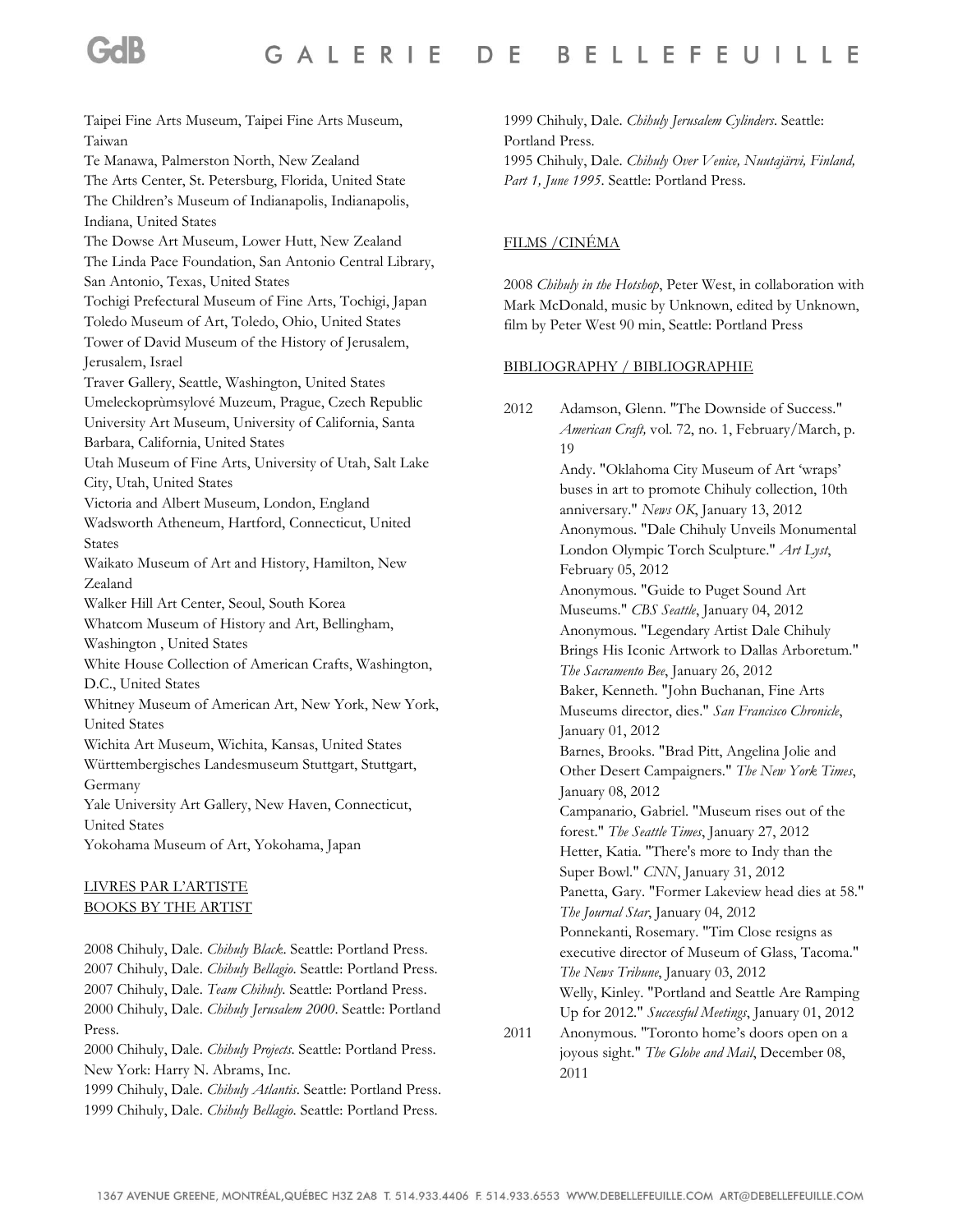Baumgarten, Mark. "The Dale Chihuly Experience." *City Arts*, July 27, 2011 Sailor, Craig. "Senior Services to auction Chihuly piece." *The Olympian*, October 18, 2011 Abderholden, Frank. "Garfield Park Conservatory plants have new home in county." *Lake County News-Sun*, October 24, 2011

- 2011 Anonymous. "Crocker Art Museum Celebrates 50th Anniversary of Studio Glass Movement with New Exhibition." *The Union*, December 22, 2011 2011 Anonymous. "Dale Chihuly." *BBC: The Strand*, November 30, 2011 Anonymous. "Dale Chihuly's Lime Green Icicle Tower will remain at Museum of Fine Arts, Boston." *Art Daily*, October 12, 2011 Anonymous. "Donors Help Chihuly Glass Tower Remain at Museum of Fine Arts, Boston." *Art Fix Daily*, October 12, 2011 Anonymous. "Exhibition at Royal Ontario Museum showcases some of the biggest names in its collection." *Art Daily*, October 20, 2011 Anonymous. "Federal Player of the Week: Archivist of the presidential gifts and records." *The Washington Post*, September 23, 2011 Anonymous. "Five Things We Love About The Umstead Hotel and Spa." *Startle*, December 18, 2011
- 2010 Beal, Suzanne. "And then there was glass...." *American Craft*, pp. 36-49. illustrated, p. 36, (color) Vaughan, Christopher. "Building's giant glass sculpture fitting symbol of creativity." *Standford School of Medicine*, October 25, 2010. illustrated, p. 1, (color)
- 2009 Allen, Kathleen. "Artist, his glass blowers on the same wavelength." *Arizona Daily Star*, March 01, 2008

Anonymous. "Frederick Meijer Gardens obtains second glass sculpture by artist Dale Chihuly." *Mlive.com*, February 26, 2009

Anonymous. "Glass art, trade blankets of Dale Chihuly will be on display at the Leigh Yawkey Woodson Art Museum in Wausau." *Wausau Daily Herald*, April 01, 2009

Anonymous. "Hunter Museum Brings Dale Chihuly's 1500-Square Foot Chandelier to Chattanooga." *The Chattanoogan*, May 05, 2009 Anonymous. "Nancy and David Wolf Present Major Gift of Contemporary Craft to the Cincinnati Art Museum." *Artdaily.org*, June 20,

2009

Anonymous. "The LongHouse Reserve Summer Gala Celebrates." *Artdaily.org*, June 19, 2009 Anonymous. "The Michele and Donald D'Amour Museum Celebrates its 75th Anniversary." *ArtKnowledgeNews.com*, June 30, 2009

Crowe, Rosalie Roble. "Young at art: Phoenix garden joins plants, glass sculpture." *Arizona Daily Star*, April 10, 2009

2008 Aiken, Ron. "Team Chihuly." *Free Times: Columbia News and Arts*, September 03, 2008 Issue # 21.36 Albanese, Ellen. "Glass Forest Adorns new front door to RISD." *The Boston Globe*, September 21, 2008

> Albertson, Karla Klein. "Antiques: Adventures in art glass' technical brilliance – a retrospective of Lino Tagliapetra's works spotlights apprentice-ship relationships." *Philadelphia Inquirer*, September 01, 2008

> Alcaide, Victor Nieto. *"Luz liquida: los vidrios de Dale Chihuly." In Dale Chihuly*. Madrid: Galería Marlborough, 2008

Anonymous. "Columbia Museum of Art Shows Exhibition of Premier Glass Artist Dale Chihuly." *Artdaily.org*

Anonymous. "Columbia Museum of Art Shows Exhibition of Premier Glass Artist Dale Chihuly." *Artdaily.org*

Anonymous. "Ground Broken on Chihuly Museum." *My Fox: Tampa Bay*, September 26, 2008 Anonymous. "Sedona Arts Center plans spring art appreciation excursion." *Sedona.biz*, January 09, 2008

2006 Maneker, Roberta. "Living Legends." Arts & *Antiques*, June 21, 2006, pp. 68-69 Mason, Brook S. "Super Star." *Arts & Antiques*, October 01, 2005, pp. 36-37 Sutherland, Giles. "Chihuly at Kew." *American Craft*, February 28, 2006, pp. 64-67 , and front cover

2005 Akbar, Arifa. "Gardens of lass: Kew's stunning attraction." *The Independent*, May 26, 2005 Anonymous. "Chihuly Exhibit Graces Entry of Newly Renovated Delaware Art Museum." *The Crafts Report*, June 01, 2005, p. 6 Anonymous. "Dale Chihuly." *Monte-Carlo sur la terre*, September 21, 2005 Anonymous. "Dale Chihuly." *Art Actuel*, September 01, 2005, p. 23 Anonymous. "En Verre et contre tous." *Monaco Hebdo*, September 08, 2005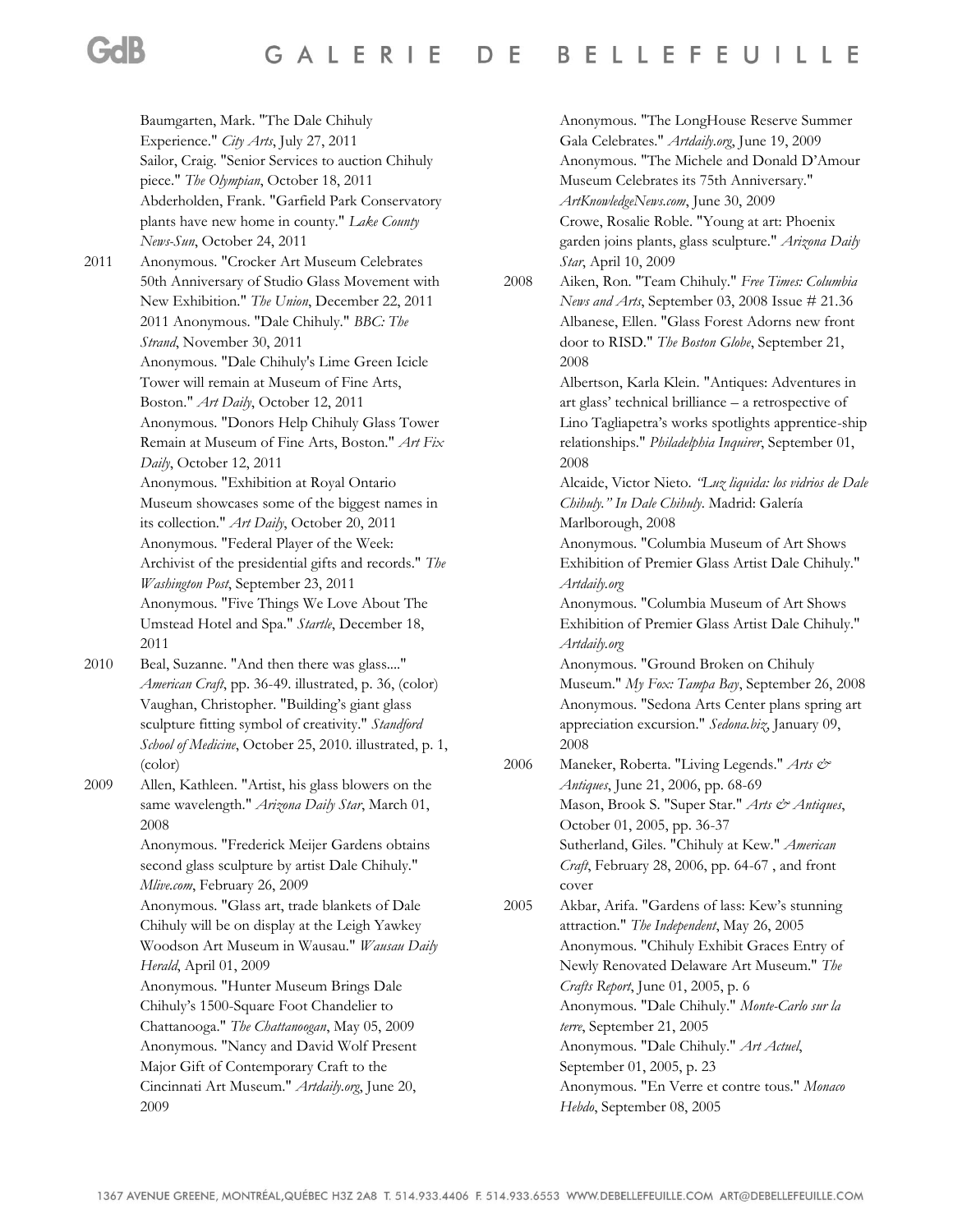|      | Anonymous. "Exposition: Dale Chihuly." Seniors,                                          |
|------|------------------------------------------------------------------------------------------|
|      | September 21, 2005                                                                       |
|      | Anonymous. "Gardens of glass: Chihuly at Kew."<br>The Art Newspaper, June 01, 2005, p. 6 |
|      | Anonymous. "Les mystères du verre." Monaco                                               |
|      |                                                                                          |
|      | Hebdo, October 13, 2005                                                                  |
|      | Anonymous. "People & Places." American Craft,                                            |
|      | June 30, 2005, p. 12                                                                     |
|      | Claudiano, Claudia. "Aspettando l'arte di Dale                                           |
|      | Chihuly." Riviera, August 19, 2005, p. 36                                                |
| 2004 | Naves, Mario. "Garden of Unearthly Delights."                                            |
|      | The New York Observer, May 03, 2004, p. 18                                               |
|      | Ruhling, Nancy A. "Glass Acts." Art & Antiques,                                          |
|      | May 01, 2004, pp. 43-49                                                                  |
| 2003 | Anonymous. "Is This Art?." The Wall Street Journal,                                      |
|      | May 02, 2003, pp. 1-12, Section W                                                        |
|      | Kernan, Nathan. Chihuly Drawing. Seattle: Portland                                       |
|      | Press, 2003                                                                              |
|      | Kinzer, Stephen. "he Luster of Glass Joins Art's                                         |
|      | Mainstream." The New York Times, p. 1, p. 5,                                             |
|      | Section E                                                                                |
|      | Purcell, Janet. "Chihuly goes through his glasses -                                      |
|      | brightly." The New York Times, February 14, 2003,                                        |
|      | p. 16 Section G                                                                          |
| 2002 |                                                                                          |
|      | Ament, Deloris Tarzan. "The Elusive Northwest                                            |
|      | School." Open Spaces, January 01, 2002, pp. 12-20                                        |
|      | Anonymous. "Crossing Boundaries: Chihuly                                                 |
|      | Bridge of Glass to link historic Tacoma to                                               |
|      | Museum of Glass." Fuse, p. 3, p. 8                                                       |
|      | Anonymous. "Dale Chihuly a la Marlborough." Le                                           |
|      | Journal, June 30, 2002, p. 29                                                            |
|      | Anonymous. "Exposition Dale Chihuly." L'essentiel,                                       |
|      | June 29, 2002, p. 12                                                                     |
|      | Bischoff, Dan. "Through a glass, brightly." The                                          |
|      | Sunday Star-Ledger, October 27, 2002, pp. 1-3                                            |
| 2001 | Anonymous. "Chihuly au Victoria & Albert                                                 |
|      | Museum." Revue Ceramique & Verre, July 31, 2001,                                         |
|      | pp. 48-49                                                                                |
|      | Anonymous. "The mind-blowing gift of a master."                                          |
|      | The Daily Telegraph, July 29, 2001                                                       |
|      | Carboni, Stefano. "Ars Vitraria: Glass in the                                            |
|      | Metropolitan Museum of Art." Metropolitan Museum                                         |
|      | of Art Bulletin, June 21, 2001, p. 5                                                     |
|      | Collischan, Judy. "Dale Chihuly, Marlborough                                             |
|      | Gallery, New York City, April 5 - May 5." Glass:                                         |
|      | The UrbanGlass Art Quarterly, June 20, 2001, p. 62                                       |
|      | Kangas, Matthew. "Public Glasswork." Public Art                                          |
|      | Review, May 01, 2001, pp. 4-9                                                            |
|      | Klotz, Uta. "Dale Chihuly at the V&A." Neues                                             |
|      |                                                                                          |
|      | Glas, September 21, 2001, pp. 12-19                                                      |

Lewis, Janie N. "Contemporary Harmony." *Art and Antiques*, May 01, 2001, pp. 88-94 Opie, Jennifer. "Full-Blown Drama." V&A *Magazine*, June 30, 2001 Opie, Jennifer Hawkins. *Chihuly at the V&A*. Seattle: Portland Press, 2001 ; London: V&A Publications 2000 Anonymous. "Chihuly on Ice." *Art Talk*, February 01, 2000 Ashurst, Denis. "Hanging in Space." *Glass Code*, November 01, 2000, p. 14 2000 Buechner, Thomas S. "1999 in Review." *New Glass Review*, pp. 36-43 Chestnut, Cathy. "Blown Away." *Naples Illustrated*, November 01, 2000, pp. 66-73 Cullum, Beth. "Glass Palace." *Tycoon: A Player's Guide to Living Well*, March 21, 2000, pp. 82-85 Cummings, Vince. "Sand and Fire." *The Preferred Way: Lifestyle Magazine of Hotels and Resorts*, May 01, 2000, pp. 22-26 Marx, Linda. "Dazzling Dale." *Millionaire*, June 01, 2000, pp. 116-120 Parks, Lisa. "Israel's Fragile Legacy: 2,000 years of glassblowing." *Scientific American Discovering Archaeology*, January 31, 2000 1999 Anonymous. "Chihuly." *Art & Auction*, March 21, 1999, pp. 4-11 Anonymous. "Der Grosste In Glas." *Elle Decoration*, November 30, 1999, pp. 66-68 , p. 70 Anonymous. "Millennial Reflections: With glass Davidson, Tyler. "Artistic additions: International Glass Museum will feature the works of Tacoma's Dale Chihuly." *Travelage West*, November 29, 1999, p. 76 Green, David B. "Brief encounter: with Dale Chihuly, the World's Most Famous Glass Artist." *Jerusalem Report*, July 19, 1999, p. 11 Greenberg, Sarah. "Glass Act: Dale Chihuly in Seattle, London and Jerusalem." *The Art Newspaper*, April 01, 1999 Kreisler, Capt. Ken. "Visions from Fire." *Power and Motoryacht*, November 01, 1999, pp. 102-105 Zisling, Yael. "Gems in Israel." *GemsInIsrael.com*, September 01, 1999, pp. 1-3 1998 Adams, Phoebe-Lou. "Chihuly." *Atlantic Monthly*, February 01, 1998, p. 105 Andersen, Peggy. "A melting wall in Jerusalem." *Tacoma News Tribune*, September 30, 1998 Anonymous. "Architecture + Art: A fine romance?." *American Craft*, pp. 26-33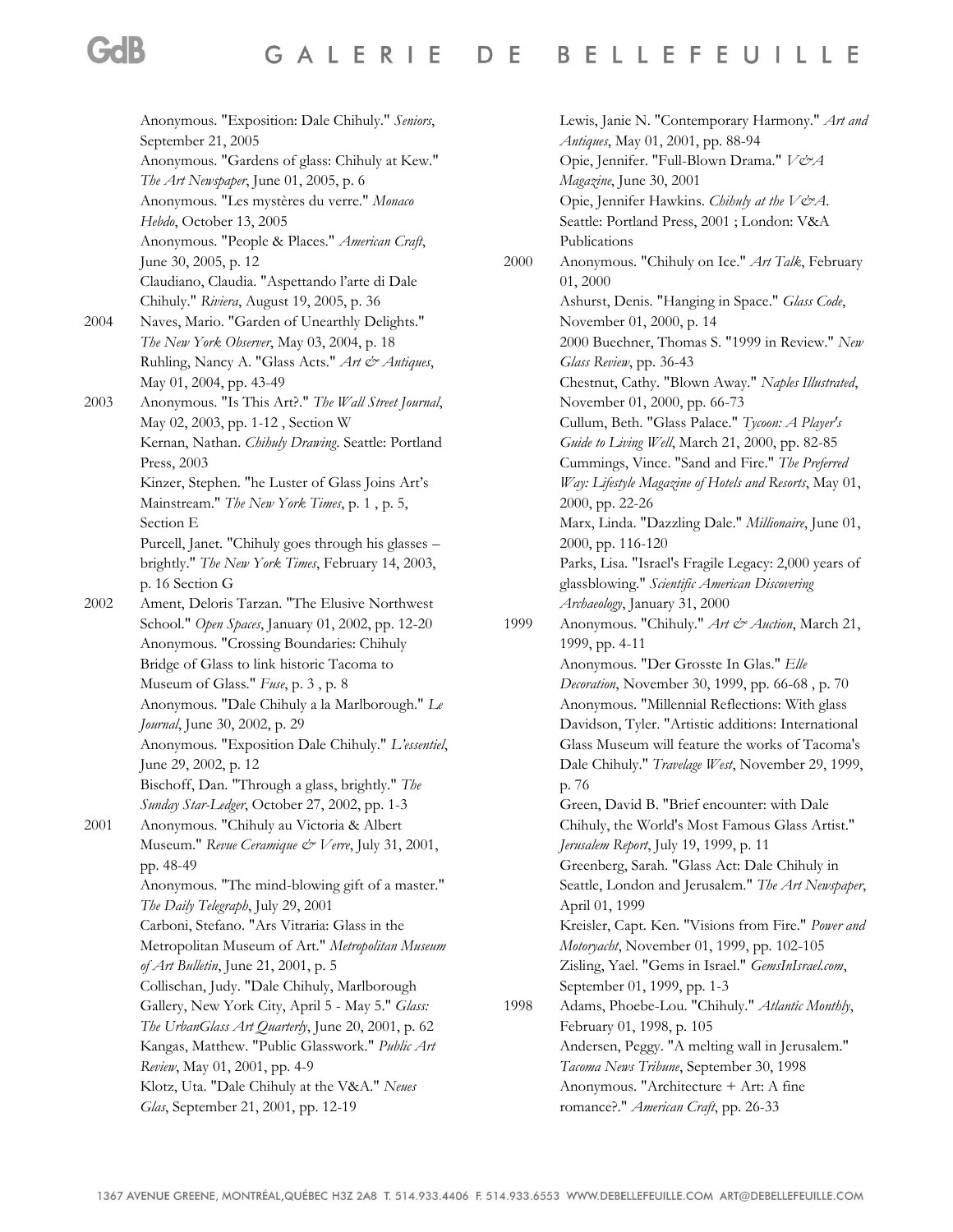Bullett, Harriet. *Icicles: the Icicle Creek Chandelier*. Seattle: Portland Press, 1998 Green, David B. "Man of Glass." *Jerusalem Report*, pp. 44-45 Grisham, Susan. "The Magic of Glass Casts a Spell on Venice." *Home Lighting & Accessories*, October 01, 1998, pp. 94-98 Kalyk, Roni. "Glass Act." *B International (Hong Kong)*, November 01, 1998, pp. 114-115 1997 Anderson, Kathie Jackson and Harper Chaney Malone. "A City Shaped by Glass." *American Style*, September 21, 1997, pp. 58-67 Frauchiger, Fritz A. "Dale Chihuly: The glass man cometh." *Palm Springs Life*, November 01, 1997, p. 50 Gamerman, Amy. "Dale Chihuly: a glass act." *Wall Street Journal*, May 06, 1997 Marsano, Bebe. "Dale Chihuly: La vita è un sogno trasparente." *Arte*, September 01, 1997, pp. 114- 119 Pagano, Peggy. "A Visual Odyssey." *American Style*, pp. 44-50 Stewart, Cameron. "Forever Blowing Bubbles." *Australian*, December 20, 1997, pp. 16-20 1996 Adams, Henry. *Dale Chihuly: Thirty Years in Glass, 1966-1996*. Kansas City: UMB Financial Corp., 1996 Balint, Di Juliana. "Una Natura di VETRO." *Elle Décor*, September 01, 1996 Bremser, Sarah E. "Dale Chihuly: Dans la chaleur de Nuutajarvi." *La Revue de la Ceramique et du Verre*, January 31, 1996, pp. 30-35 Jantunen, Paivi. "Finland Suites: A Finno-American Glass Collaboration." *Scandinavian Review*, May 01, 1996, pp. 73-76 Kuspit, Donald B. *Chihuly: the George R. Stroemple Collection, Kathryn Kanjo*. Portland: Portland Art Museum, 1996 Oldknow, Tina. *Chihuly Persians*. Seattle: Portland Press, 1996 Waggoner, Shawn. "Chihuly Over Venice." *Glass Art*, May 31, 1996, pp. 38-43 Warmus, William and Dana Self. *Chihuly Over Venice*. Seattle: Portland Press, 1996 1995 Anderson, Michael. "Dale Chihuly." *Art Issues*, March 31, 1995, p. 36 Earle, Sylvia and Joan Seeman Robinson. *Chihuly Seaforms*. Seattle: Portland Press, 1995 Geldzahler, Henry. *Dale Chihuly: Chosun Art Gallery*. Seoul: Chosun Art Gallery, 1995

March, Ann. "Louis Comfort Tiffany, Meet Dale Chihuly." *Forbes*, June 19, 1995, pp. 268-269 Sullivan, Scott. "The Glass Leprechaun." *Newsweek International*, October 16, 1995, pp. 52-53

1994 Bremser, Sarah. *Chihuly: Glass in Architecture*. Kaohsiung: Kaohsiung Museum of Fine Arts, 1994 Duval, Susan. *Angels & Saints: Dale Chihuly & Italo Scanga*. Aspen: Susan Duval Gallery, 1994 Hantover, Jeffrey. "A Glass Act." *Discovery (Cathay Pacific Airlines)*, May 01, 1994, p. 36 Miller, Bonnie. "Dale Chihuly." *Glass*, June 21, 1994, pp. 52-53 Norden, Linda and Murray Morgan. *Chihuly Baskets*. Seattle: Portland Press, 1994 Scott, Sue. "Dale Chihuly." *ARTnews*, March 01, 1994

1993 Bannard, Walter Darby and Henry Geldzahler. *Chihuly: Form from Fire*. Daytona Beach: Museum of Arts and Sciences, 1993 ; Washington: University of Washington Press Bargreen, Melinda. "A Glass Pelléas." *World & I*, June 01, 1993, pp. 109-113 Edwards, Geoffrey. *Chihuly in Australia: Glass and Works on Paper*. Seattle: Portland Press, 1993 Griffin, Tom. "Spontaneous Combustion: The glass art Alumnus-of-the-Year Dale Chihuly." *Columns: The University of Washington Alumni Magazine*, July 01, 1993 Moorman, Margaret. "Dale Chihuly: Venetians, Persians and Niijima Floats." *ARTnews*, April 01, 1993, pp. 110-115 Robinson, Joan Seeman. "Dale Chihuly:

1992 Bremser, Sarah E. *Chihuly Courtyards*. Honolulu: Honolulu Academy of Arts, 1992 Brunsman, Laura A. "Exhibitions." *Glass*, September 21, 1992, pp. 48-49 Carmichael, Susan. "Dale Chihuly." *Crafts*, November 30, 1992 Kardon, Janet and Matthew Kangas. *Dale Chihuly*  01, 1992, pp. 20-27

1991 Chambers, Karen S. and Helmut Ricke. *Dale Chihuly/Klaus Moje: exhibition, May 19-September 15, 1991*. Ebeltoft: Glasmuseum, 1991 Hollister, Paul. "James Carpenter: Adventures in light." *American Craft*, June 30, 1991, pp. 28-35 Pence Gallery. *Dale Chihuly,Tutti Putti: April 13 through May 25, 1991*. Santa Monica: Pence Gallery, 1991 Ricke, Helmut. "World Glass Now '91." *Neues Glas*, pp. 20-27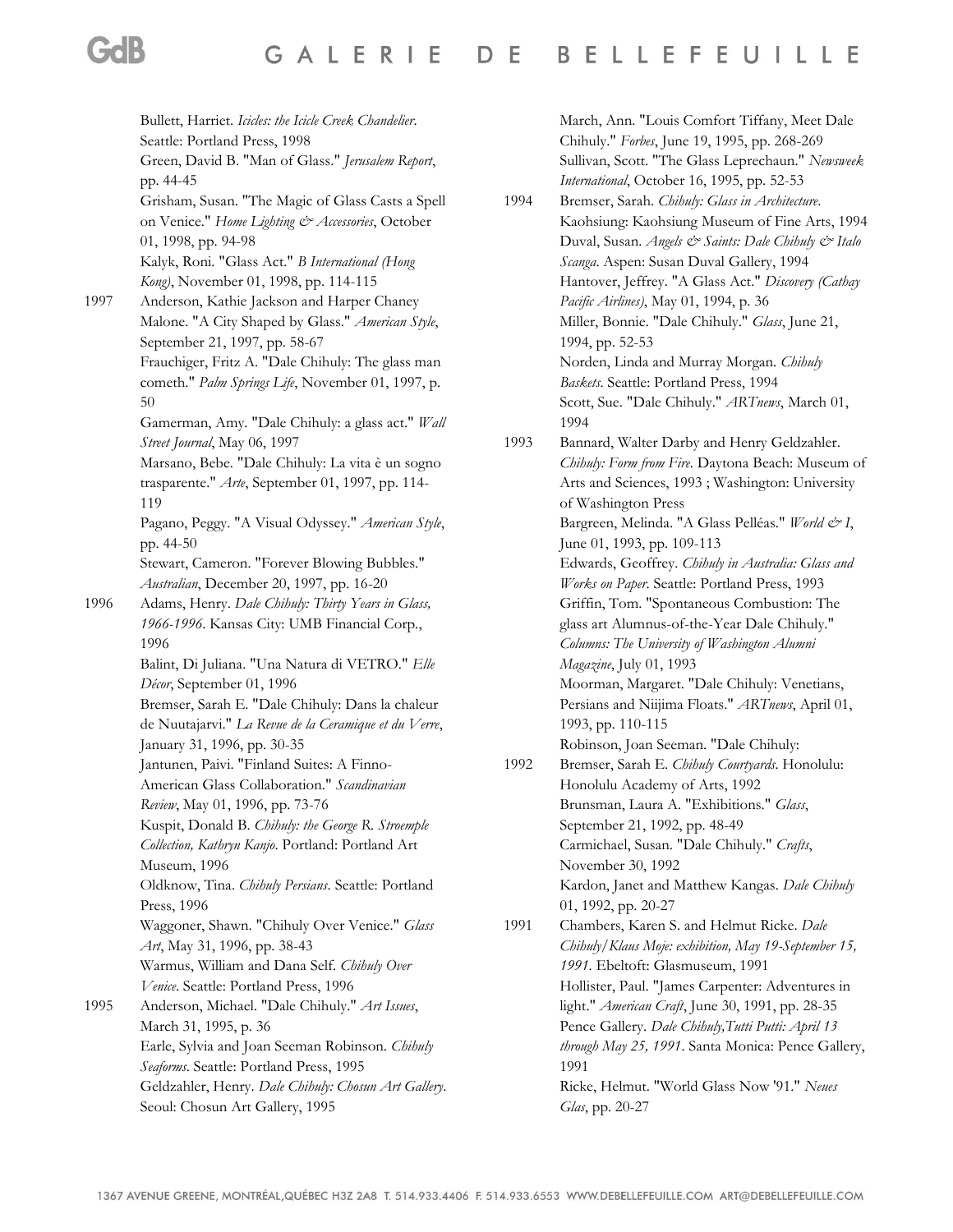Solway, Diane. "Doers and Donors of Seattle." *Town & Country*, November 01, 1991, pp. 253-262 Tevlin, John. "Breaking Ground." *America West Airlines Magazine*, August 01, 1991, pp. 38-40 pp. 42-44 1990 Bourdon, David. "Chihuly: Climbing the wall." *Art in America*, pp. 164-167 p. 203 Geldzahler, Henry. *Dale Chihuly: Japan 1990*. Tokyo: Japan Institute of Artsand Crafts, 1990 Kangas, Matthew. "Dale Chihuly: A return to origins." *Glass*, pp. 18-27 , cover Silberman, Ron. "Will Success Spoil the GAS." *American Craft*, pp. 60-63 Unknown. *Dale Chihuly: Glass Artist*. Tokyo: Mitsukoshi, 1990 1989 d'Horta, Vera. "São Pãulo's Bienal: A first look." *Contemporanea*, October 01, 1989, pp. 74-77 Glowen, Ron. *Venetians: Dale Chihuly*. Altadena: Twin Palms Publishers, 1989 Olten, Carol. "Lobbying for art: glass artist favors corporate displays." *The San Diego Union*, February 12, 1989 1988 Chastain-Chapman, Tony. "Aspiring to History: 'The Eloquent Object' exhibition examines the past to define an art in craft media." *American Craft*, April 30, 1988, pp. 30-37 Geldzahler, Henry. *Chihuly, Persians*. Bridgehampton: Dia Art Foundation, 1988 Greene, Gael. "ver the Rainbow: The renaissance of a New York classic." *New York Magazine*, February 08, 1988 Leigh, Bobbie. "Prepare to Be Dazzled: studio glass hits its stride." *Ritz-Carlton Magazine*, November 01, 1988, pp. 40-57 Norden, Linda. "A Rainbow in the Dark." *New Work*, September 21, 1988, pp. 20-23 Ruffner, Ginny. "Speaking of Glass." *American Craft*, October 31, 1988, pp. 32-35 p. 64 Anonymous. "Washington's Dale Chihuly and the glass movement." *World & I*, November 01, 1987, pp. 246-250 1987 Chambers, Karen S. "The Man Who Made Glassblowing a Fine Art: Public Invited to View New Dale Chihuly Work at Aquarium." *Arts (King County Arts Commission)*, April 01, 1987 Richardson, John. "The Secret Warhol." *Vanity Fair*, July 01, 1987, pp. 64-75 pp. 124-127

Schafer, Marilyn. "In a Glass House." *House &* 

*Garden*, February 01, 1987, pp. 112-121

Sinz, Dagmar. "To Breathe Form into Glass." *Neues Glas*, April 01, 1987, pp. 14-19

1986 Chambers, Karen S. "Glass: A new wave in American art." *Almanac: A Publication of the Franklin Mint*, July 31, 1986, pp. 36-40 Chambers, Karen S. "The Man who made glassblowing a fine art: Washington's Dale Chihuly and the Glass Movement." The World  $\mathcal{Q}$  I, November 01, 1986 Geldzahler, Henry. *Chihuly: Color, Glass, and Form*. New York: Kodansha International, 1986 Geldzahler, Henry and Robert Hobbs. *Dale Chihuly, objets de verre: Musée des arts décoratifs, Palais du Louvre, 5 décembre 1986 - 18 janvier 1987*. Paris: Le Musée, 1986 1985 Caplan, Ralph. "Designing the American Dream." *House & Garden*, October 01, 1985, pp. 196-201 p. 237 Hammel, Lisa. "The Highly Skilled Teamwork Behind the Master Craftsman." *The New York Times*, August 29, 1985 Koplos, Janet. "Art with Glass." *Horizon*, January 31, 1985, pp. 9-16 Parry, Elsa B. "Dale Chihuly: Teamwork and spontaneity." *American Art Glass Quarterly*, January 01, 1985, pp. 42-49 cover, back cover Sasser, Elizabeth Skidmore. "Dale Chihuly." *Artspace*, September 21, 1985, pp. 58-89 1984 Chambers, Karen S. "New Work." *Unknown*, July 31, 1984, p. 25 Cowart, Jack and Karen Chambers. *Chihuly, a Decade of Glass, Bellevue*. Bellevue: Bellevue Art Museum, 1984 Jepson, Barbara. "Glorious Glass: Hot new art medium." Town & Country, January 01, 1984, pp. 123-127 Moorman, Peggy. "Dale Chihuly: Charles Cowles." *ARTnews*, March 01, 1984, p. 212 1982 Anderson, Alexandra. "Bravura Glass." *Portfolio*, July 31, 1982, pp. 84-87 Brewster, Todd. "New Techniques Alter an Ancient Art: Avant-glass." *Life*, February 01, 1982, pp. 78-79 Norden, Linda. *Chihuly Glass*. Pawtuxet Cove: Dale Chihuly, 1982 Pappenheimer, Will. "Glass: New directions." *Arts Insight*, June 01, 1982, pp. 10-11 Perlman, Barbara. "Dale Chihuly: Master of glorious glass." *Arizona Arts and Lifestyles*, January z01, 1982, pp. 40-49